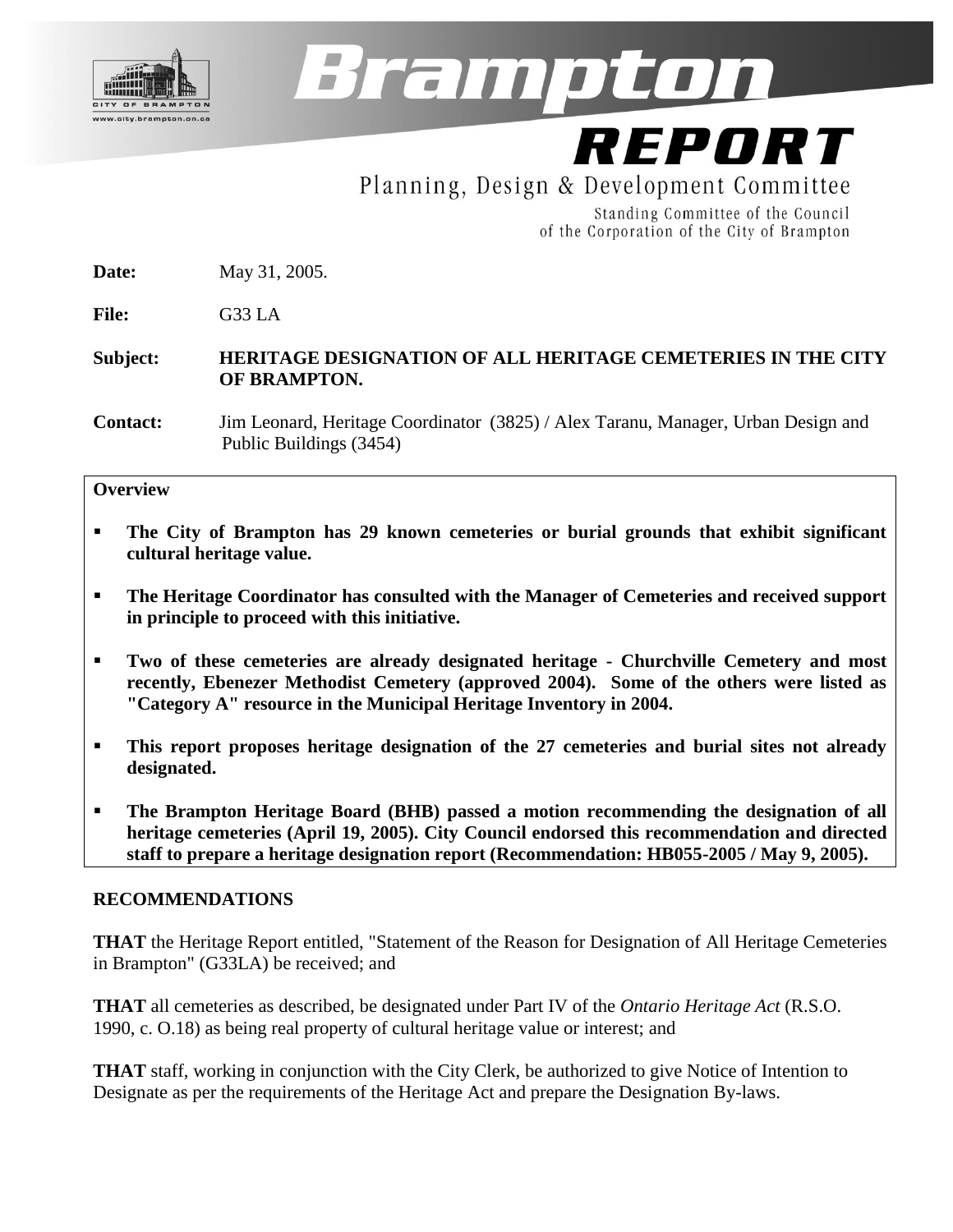### **BACKGROUND**

Significance of Heritage Cemeteries:

By their nature, cemeteries are especially sensitive and important heritage sites. They have spiritual significance, they reflect the early history of our City and of course, they hold the bodily remains of Brampton's earliest settlers and some very prominent citizens. Rare and important trees and plant species are often found in cemeteries. Most cemeteries provide park-like green space that enriches the City aesthetically. In decades past cemeteries were actually used as quasi parks by nearby residents. Architecturally, they often hold beautifully carved headstones, monuments, and structures. Cemeteries attract tourists and those interested in searching their family root or the history of this city. In Brampton many of the oldest cemeteries stand as the only reminders of once thriving hamlets and villages such as Tullamore and Whaley's Corners.

Purpose of Heritage Designation:

Heritage designation bestows formal public recognition on historic sites. It provides clarity as to the cultural importance of a given property. It demonstrates that the City is committed to on-going heritage preservation and care.

In general terms, designation gives City Council a far greater opportunity to control how impacts of such things as road widening, cemetery closure/relocation proposals and adjacent land use developments will be assessed and mitigated, than would otherwise be available. It also gives Council the legal authority to prosecute adjacent landowners or other parties that damage or encroach on cemeteries.

Heritage cemeteries are vulnerable to acts of vandalism, encroachments by nearby development, road widening, neglect and other impacts or threats. Closed or abandoned cemeteries are especially vulnerable. Designation ensures that the heritage considerations are factored in when the municipality responds or when mitigation is being considered.

Designation identifies and describes the attributes that give a cemetery its heritage significance. The designation is used to help guide proposed alterations so that impacts on these attributes can be factored in. Designation does not restrict use of the property, but the protection it affords may prevent unsympathetic changes or delay demolition while practical options are explored and advice provided. Designation is not used to prevent alterations but to guide them in a reasonable and pragmatic fashion.

Heritage designation does not affect or impact regular maintenance of grounds, headstones or other structures; it does not affect client care or new burials. Designation does not alter the day-to-day activities or functions required to operate a cemetery. Heritage designation also does not obligate land owners to restore buildings or site features or spend more money than would otherwise be spent by any prudent land owner.

Heritage designation of cemeteries is a common practise in Ontario. Currently at least 79 cemeteries in the province are designated under Part IV of the Ontario Heritage Act.

### **CURRENT SITUATION:**

There are a total of 29 known cemeteries and burial sites in the City of Brampton that possess cultural heritage significance. Of this group, only 2 are already designated under Part IV of the Ontario Heritage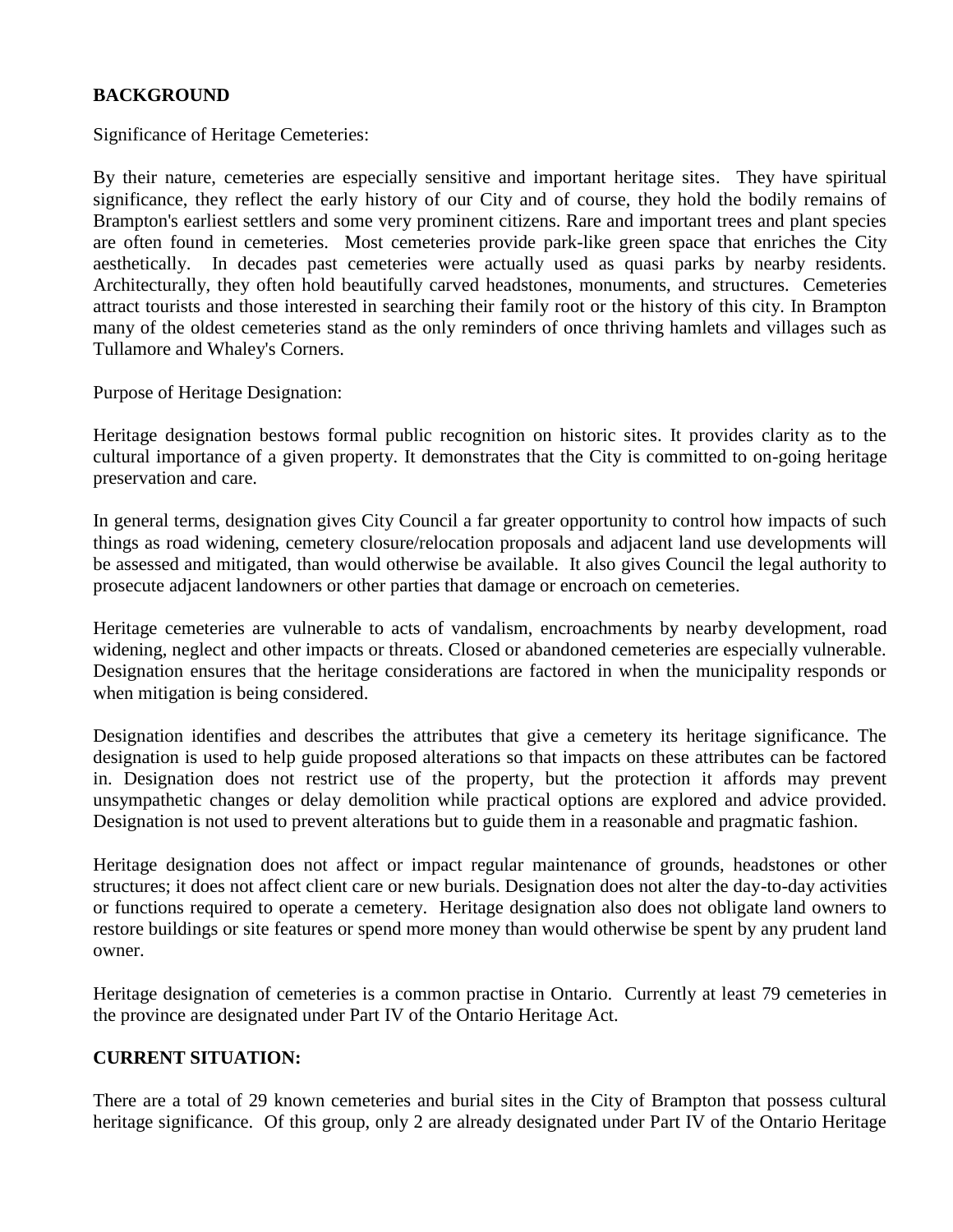Act - Ebenezer Methodist Cemetery on Gore Road (designated in 2005) and Churchville Cemetery on Churchville Road (designated in 1988).

In June 2004 City Council listed 9 cemeteries as being of cultural heritage value. In December 2004 Council listed the Harrison-Hewgill Cemetery. Previously, only the farmhouse was listed. The remaining cemeteries in the City have no heritage status of any kind.

Conservation and protection of heritage cemeteries has become a priority in recent years. Staff have been assessing all heritage cemeteries in the City of Brampton for more than one year. The heritage attributes of all area cemeteries and burial sites have been recorded and photographed. Working in collaboration with the Cemeteries Manager, the Urban Design section prepared designs for new gates and fences to beautify and protect the cemeteries. A headstone restoration program has been underway for more than two years. Several City owned cemeteries have been restored using current professional heritage standards. Brampton Cemetery published a very successful "walking tour" booklet on Brampton Cemetery that spotlights some of the more interesting and historically significant sites and features.

In 2003 the grave of renowned Canadian artist J.W.L. Forster in Brampton Cemetery was commemorated with a National Historic Sites plaque.

In June 2005 the Ministry of Culture invited the Heritage Coordinator and Cemetery Manager to participate in a provincial workshop on cemetery conservation. The Ministry wants to feature Brampton as a "best practises" model for cemetery conservation.

Despite this renewed local focus on heritage cemeteries, some have still been impacted by the encroachment of adjacent development and vandalism. Designation cannot always stop these threats but it can but the municipality and the province in a much better position to respond and to seek mitigation if damage does occur. In February 2005 the privately owned Harrison-Hewgill cemetery on Gore Road was damaged when a construction company working on Gore Road, piled fill on the burial site. The landowner (Criterion Development) had previously given the construction company authorization to store equipment and to pile fill, but the workers on site were apparently not informed of the location of the cemetery. The two known headstones were covered by a foot of soil and one stone was partially damaged by earth moving equipment. Fortunately no permanent damage has occurred. Nevertheless, the final resting place of a young mother who died in childbirth and her infant son was subject to an unfortunate indignity. As of early June 2005 an archaeological investigation of the site, along with a comprehensive clean-up and restoration program, had begun.

The Brampton Heritage Board (BHB) put forward a resolution at their monthly meeting held on April 19 2005, requesting that City Council be asked to pass by-laws designating all cemeteries in the City that exhibit cultural heritage value, under Part IV of the *Ontario Heritage Act*. Planning, Design and Development Committee endorsed this motion on May 2, 2005. The motion was approved by City Council on May 9, 2005. The Heritage Coordinator was given direction to proceed with the preparation of heritage designation reports.

Of those cemeteries not already designated, 3 are owned by church diocese (St. Mary's Roman Catholic Cemetery, St. Patrick's Roman Catholic Cemetery, St. John's Anglican Cemetery),

The Heritage Coordinator briefed the Cemeteries Manager earlier in the year and received his support in principle to proceed with the heritage designation initiative.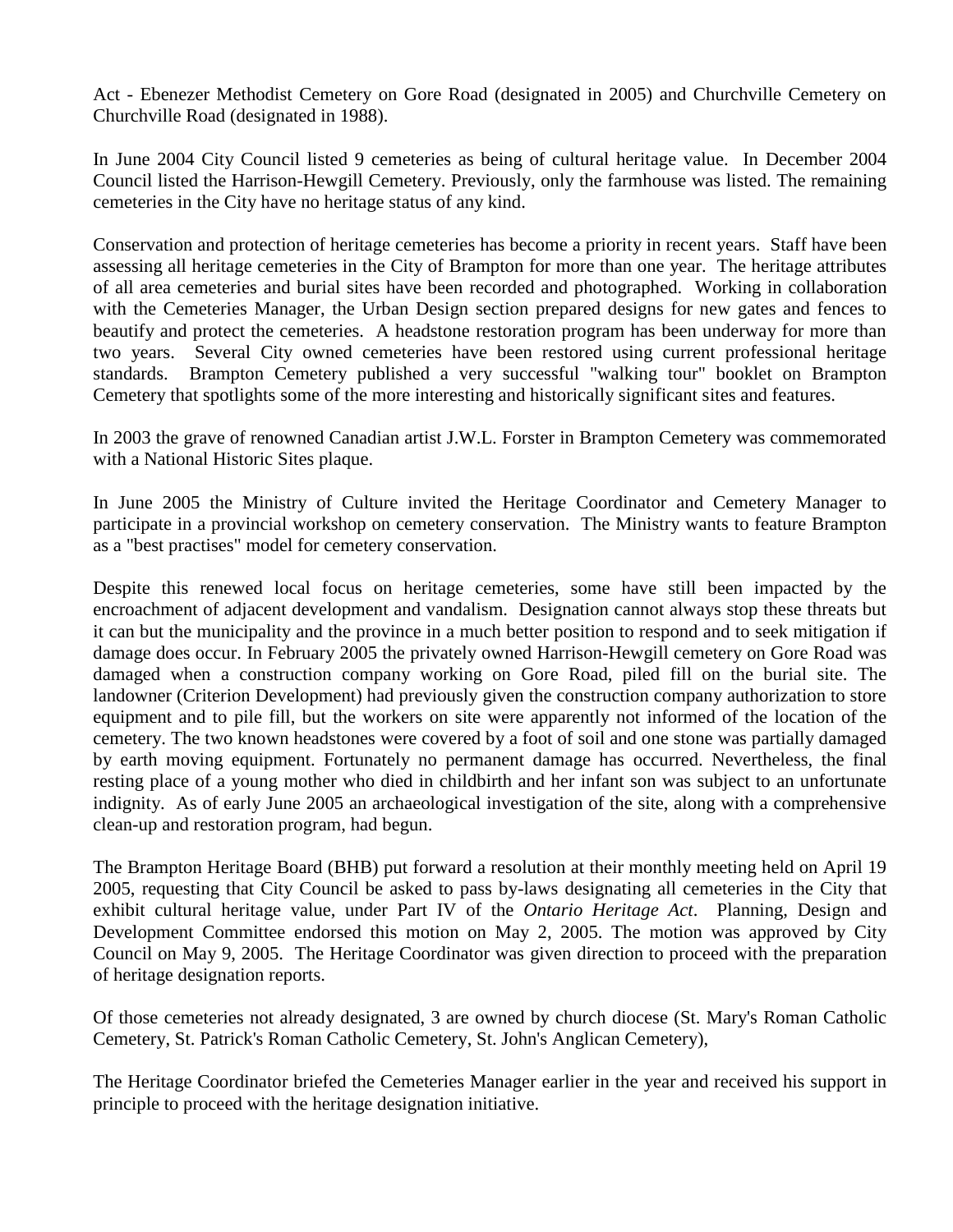### **CONCLUSION:**

Our heritage resources are fragile and valuable. They are cultural assets that give identity and distinctiveness to the City. Brampton's heritage cemeteries are among the most important cultural heritage resources in the City. A measure of formal heritage recognition and protection is warranted.

## **INTERDEPARTMENTAL COMMENTS:**

Jamie Lowery, Director of Parks Operations expressed is supportive of this initiative and encourages investigation of external heritage funding sources as they become available.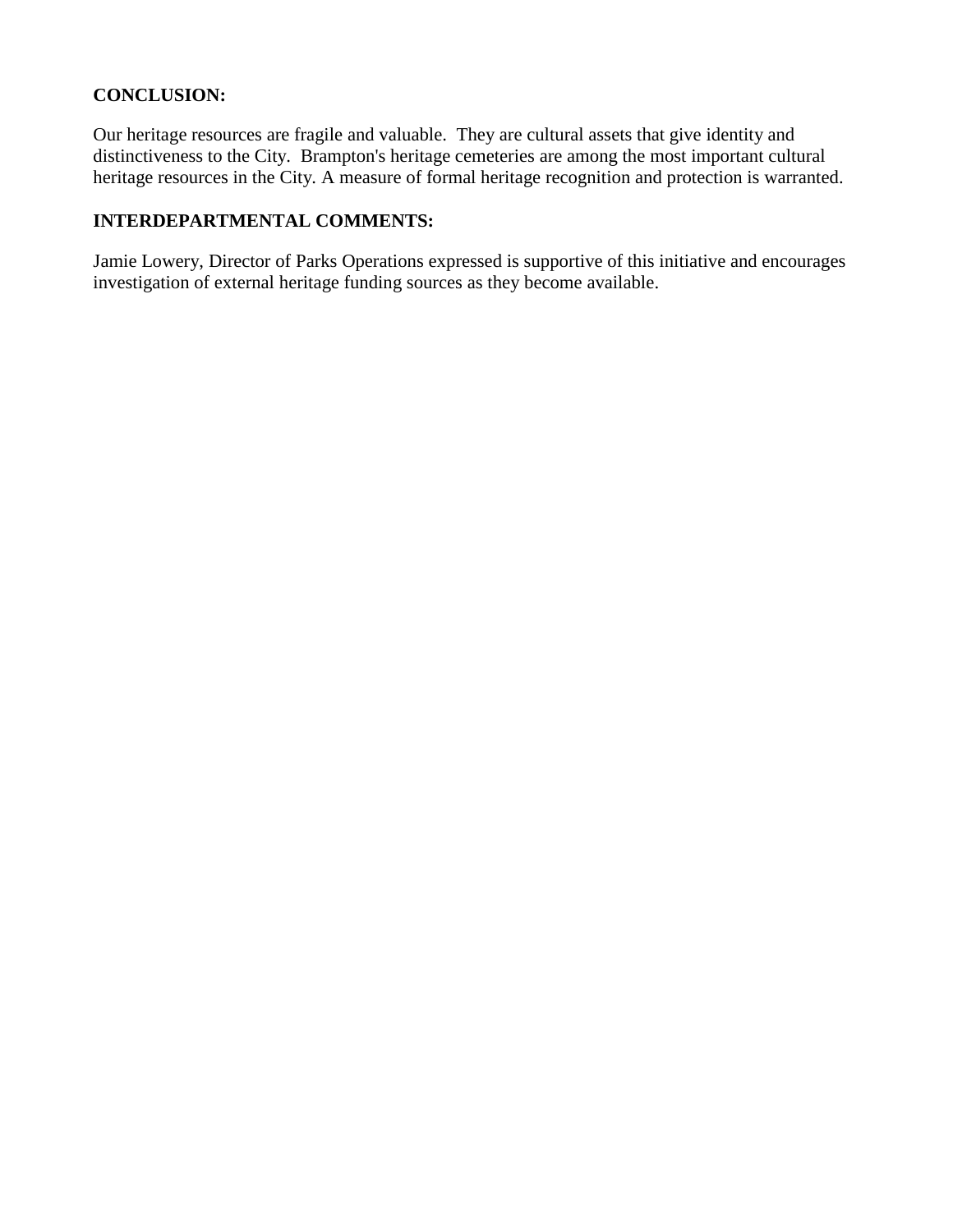Respectfully Submitted:

Jim Leonard, Heritage Coordinator Alex Taranu, Manager Planning, Design and Development Department Urban Design and Public Spaces

\_\_\_\_\_\_\_\_\_\_\_\_\_\_\_\_\_\_\_\_\_\_\_\_\_\_\_\_\_\_\_\_\_\_\_ \_\_\_\_\_\_\_\_\_\_\_\_\_\_\_\_\_\_\_\_\_\_\_\_\_\_\_\_\_\_\_\_\_\_\_\_\_\_

Agreed:

\_\_\_\_\_\_\_\_\_\_\_\_\_\_\_\_\_\_\_\_\_\_\_\_\_\_\_\_\_\_\_\_\_\_\_\_\_\_\_\_\_\_\_\_\_\_ Karl Walsh, Director, Community Design, Parks Planning & Development

\_\_\_\_\_\_\_\_\_\_\_\_\_\_\_\_\_\_\_\_\_\_\_\_\_\_\_\_\_\_\_\_\_\_\_\_\_\_\_\_\_\_

\_\_\_\_\_\_\_\_\_\_\_\_\_\_\_\_\_\_\_\_\_\_\_\_\_\_\_\_\_\_\_\_\_\_\_\_\_\_\_\_\_\_

Paul Webster, Cemeteries Manager Community Services Department

John Marshall, Commissioner Community Services Department

John Corbett, Commissioner Planning, Design and Development Department

\_\_\_\_\_\_\_\_\_\_\_\_\_\_\_\_\_\_\_\_\_\_\_\_\_\_\_\_\_\_\_\_\_\_\_\_\_\_\_\_\_\_

Attached: "Heritage Report: Statement of Reason for Heritage Designation of All Heritage Cemeteries in Brampton"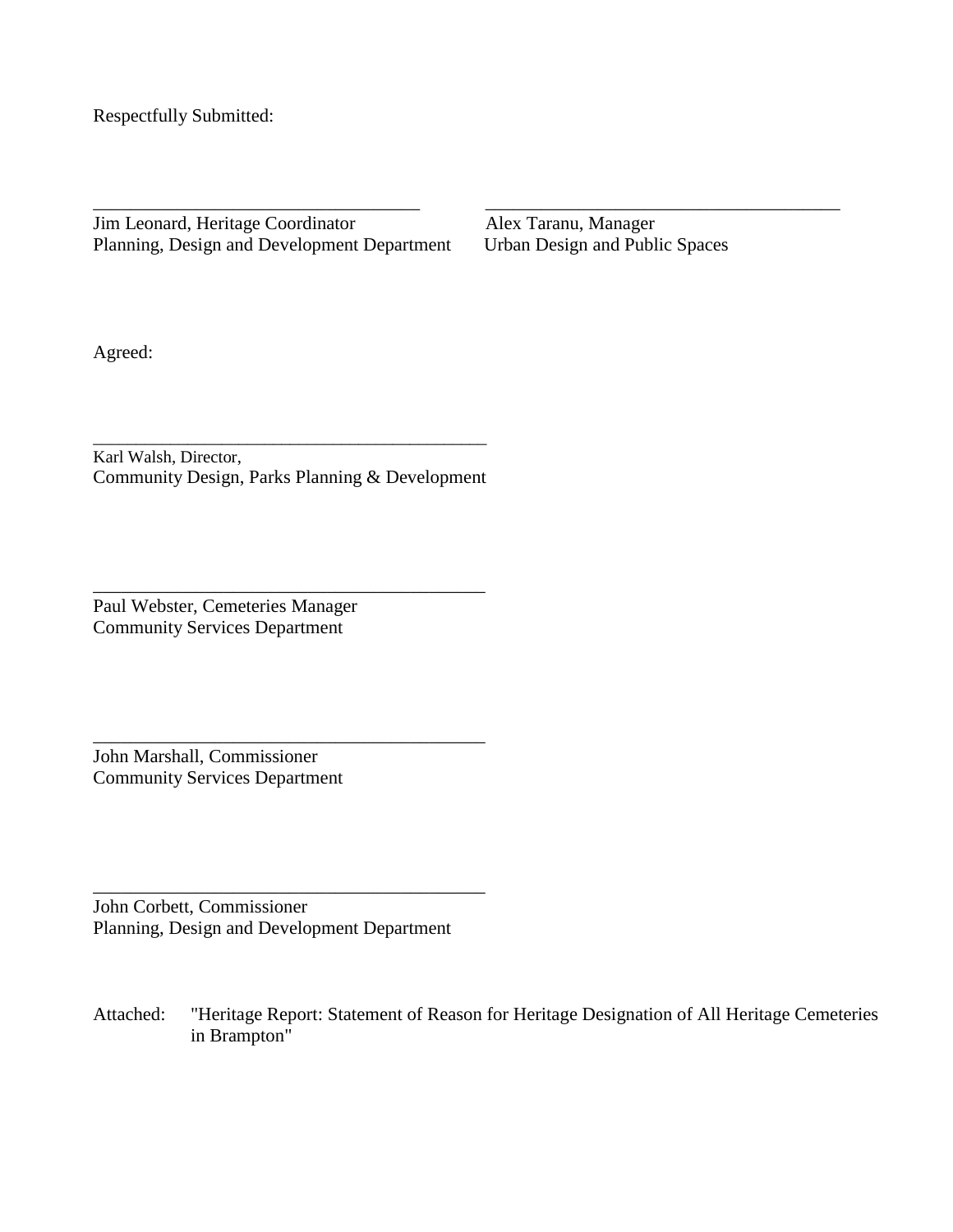### **LIST OF CEMETERIES PROPOSED FOR HERITAGE DESIGNATION - SEPTEMBER 2005:**

Alloa (Creditview Road at Wanless)

Bertam - Old Zion (Wanless at Main St N)

Brampton Cemetery (Centre Street)

Brampton Pioneer Cemetery (Main Street North)

Cheyne (Main Street South)

Eventide (Main Street North)

Graham (Kennedy Road South)

Grahamsville (Airport Road)

Harrison-Hewgill (Gore Road)

Harrison United (Torbram Road)

Hilltop Gore (Gore Road)

Huttonville (Mississauga Road)

Lundy (Dixie Road)

McNichol's Cemetery (Heritage Road)

Mount Olivet (Dixie Road)

Mount Zion -Whaley's Corners (Winston Churchill Road)

Old Grahamsville (Torbram Road)

Page (Heritage Road)

Rice Estate Cemetery (Ray Lawson Blvd)

Shiloh (Highway 50 north)

Snelgrove (Kennedy Road)

St John's Castlemore (Gore Road)

St. John's Edmonton (Hurontario Street North)

St Mary's Anglican - Tullamore (Airport Road)